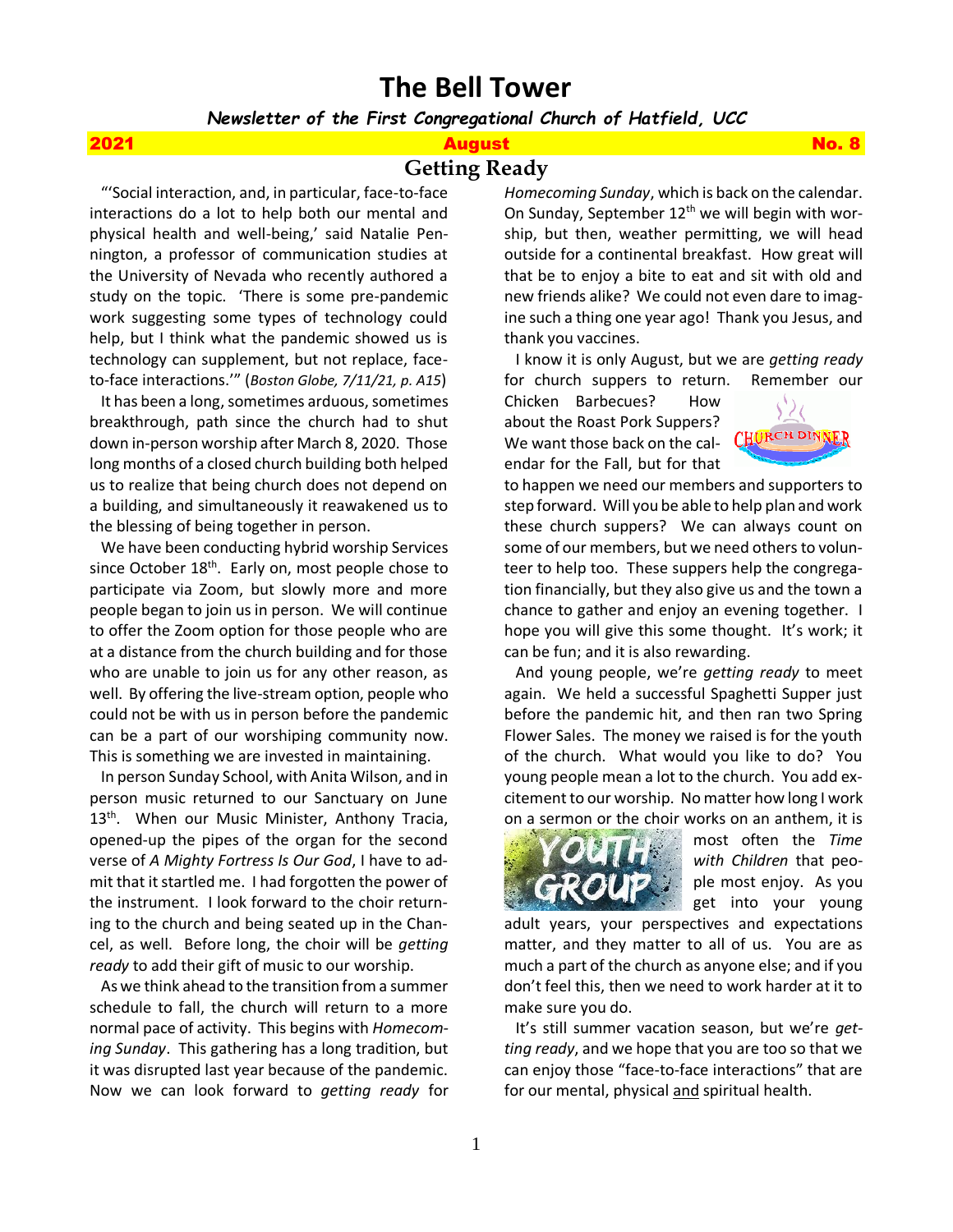# **AUGUST EVENTS**

| Mon. $2^{nd}$         | Online meeting of the Church Council at 7:00pm.                                        |
|-----------------------|----------------------------------------------------------------------------------------|
| Tue $3^{\text{rd}}$   | Online Exploring the Bible study group from 7-8:00pm.                                  |
| Mon. $9^{th}$         | Online meeting of the Board of Trustees at 7:00pm.                                     |
| Tue. $10^{\text{th}}$ | CROP Hunger Walk Rally at the New Salem Congregational Church at 6:00pm.               |
| Sun. $15^{\text{th}}$ | Rev. Randy will be on vacation. The Board of Deacons will conduct the worship Service. |
|                       | Windjammers Band concert on the church lawn at 1:00pm.                                 |
| Mon. $23^{\text{rd}}$ | Online <i>Exploring the Bible</i> study group from 7-8:00pm.                           |
| Tue. $24^{\text{th}}$ | Online meeting of the Board of Deacons at 6:00pm.                                      |

# **REGULAR GATHERINGS – Yoga and Choir are on hold for in-person gatherings until further notice.**

Sundays: Worship Service begins at 9:30am online and in person.

Tuesdays: Yoga classes are offered every Tuesday in the church parlor at 5:30pm - Now in person at the church. Wednesdays: Hatha Yoga classes take place every Wednesday at 6:00pm.

Thursdays: Choir rehearses in the sanctuary at 6:30pm.

# *HUNGER DOESN'T TAKE THE SUMMER OFF* **FOOD DRIVE**

School summer vacation is in full swing. There are many young people who are helped greatly by the subsidized meal programs offered through the schools. This is why summer can be a time of food insecurity for many families. And this is why our congregation conducts the *Hunger Doesn't Take the Summer Off* food drive every year. Our collection is continuing through mid-August.

If you are able to help, the Northampton Area Survival Center is accepting non-perishable food items and

swimming pool each Sunday with your **Hunger** donations.



toiletries, especially the kinds that are children friendly. We will load up our kiddy

If you would prefer to help with a monetary data tion, we will accept donations on behalf of the Western Mass Food Bank. Checks may be made payable to *FCC Hatfield Benevolence*  Fund, with "food drive" written on the memo line, but these must be in **by August 1<sup>st</sup>**.

 Andrew Morehouse, the Food Bank's Executive Director, will be with us to speak to the church on Sunday, August  $15^{th}$  about the good work they do serving just over 101,000 people monthly. At that time, we will present him with our monetary collection for the Food Bank. Thank you in advance for your generosity.

# *EXPLORING THE BIBLE* **ON-LINE STUDY GROUP**

The Massachusetts Bible Society's past Executive Director, Rev. Anne Robertson, has authored a three-volume text called *Exploring the Bible*. We are reading Volume III on the New Testament. If you would like to



become more comfortable with the Bible, I encourage you to join us for Bible study. If you would like to see what Bible study is like, please send me an email [\(randyc1897@gmail.com\)](mailto:randyc1897@gmail.com) and I will send you the login information for our Zoom meetings. We are now reading from the New Testament. No

prior Bible knowledge is needed, only a desire to become more familiar with the written Word of God.

### **CROP HUNGER WALK**

Two years ago, our congregation participated in the CROP Hunger Walk, and then last year the Walk was cancelled because of the pandemic. Now it's back. The Walk will be in New Salem on October 3<sup>rd</sup>. The kick-off Rally is at the New Salem Congregational Church on August 10<sup>th</sup> at 6PM. At the Rally, teams receive their collection envelopes and advertising materials. The CROP Walks are the granddaddies of all charitable walks. They help fund Church World Services work here in our communities and around the world. Would you possibly be interested in walking on our team? It's a pleasant walk with pleasant people and it is going to be on a pleasant Fall afternoon. Also, would anyone like to attend the Rally meeting with me on the 10<sup>th</sup>?

### **VISITATIONS**

As we make our way out of the pandemic, if you would like me to stop by for a visit, please let me know. I have received both of my vaccination shots, and I have no problem wearing a mask on top of that. I have been trying to stay in touch, but a phone call is not the same as seeing each other in person. Also, if you or a loved one ends up in the hospital, please let me know so that I can come by for a pastoral visit and a prayer.